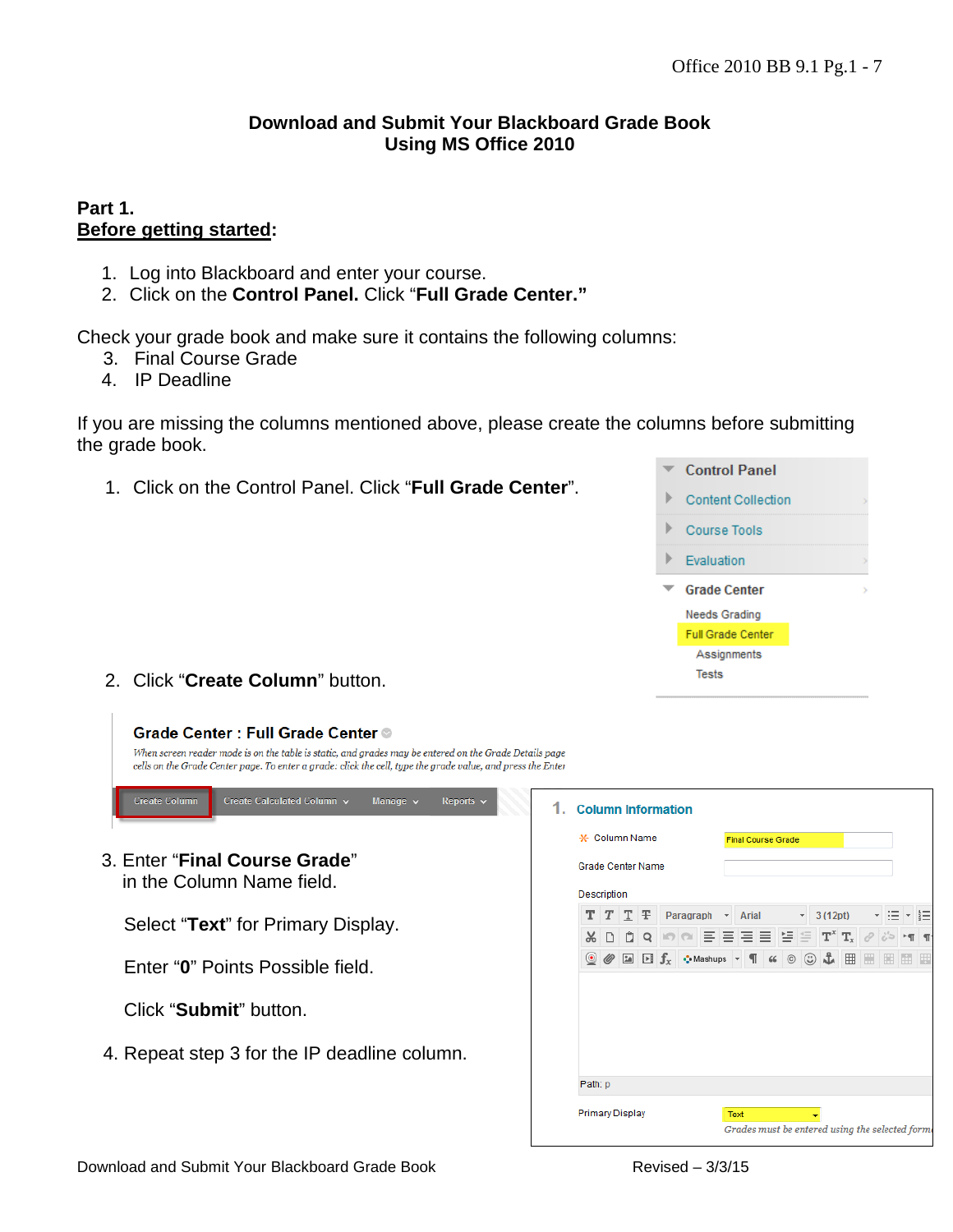$\mathbf{r}$ 

## **Part 2. Downloading your grade book:**

1. On the far right of the grade center screen, click the "**Work Offline**" button, and select "**Download**".

|       | Filter   | Work Offline v |
|-------|----------|----------------|
|       | Upload   |                |
| sitid | Download |                |

| <b>Download Grades</b>                                                                                                                                                                                                                                                                                                                                                                                       |                                  |               |
|--------------------------------------------------------------------------------------------------------------------------------------------------------------------------------------------------------------------------------------------------------------------------------------------------------------------------------------------------------------------------------------------------------------|----------------------------------|---------------|
| Full or partial data can be downloaded from the Grade Center and saved to your computer or a Content<br>Collection folder. Once downloaded, grades can be changed and added offline and later uploaded to the Grade<br>Center. In addition, you can edit comments accessed through the Quick Comment feature or the Manually<br>Override tab on the Grade Details page. More Help                            |                                  |               |
|                                                                                                                                                                                                                                                                                                                                                                                                              | Cancel                           | <b>Submit</b> |
| 1. Data<br>Select Data to Download @ Full Grade Center<br>Selected Column<br><b>Weighted Total</b><br><b>User Information Only</b>                                                                                                                                                                                                                                                                           | Include Comments for this Column |               |
| 2. Options<br>Choose either the tab delimited (XLS) or comma delimited (.CSV) delimiter type to open the file directly in<br>Microsoft Excel. Select comma delimited for importing to third-party applications that do not support Excel.<br>Delimiter Type<br>Comma @ Tab<br>Include Hidden<br>n Yes no No<br>Information<br>Hidden information includes columns and users that have been hidden from view. |                                  |               |
| 3. Submit<br>Click Submit to proceed. Click Cancel to quit.                                                                                                                                                                                                                                                                                                                                                  | Cancel                           | <b>Submit</b> |

- 2. Keep the default settings, and click "**Submit**" button.
- 3. Click "**Download**" button.

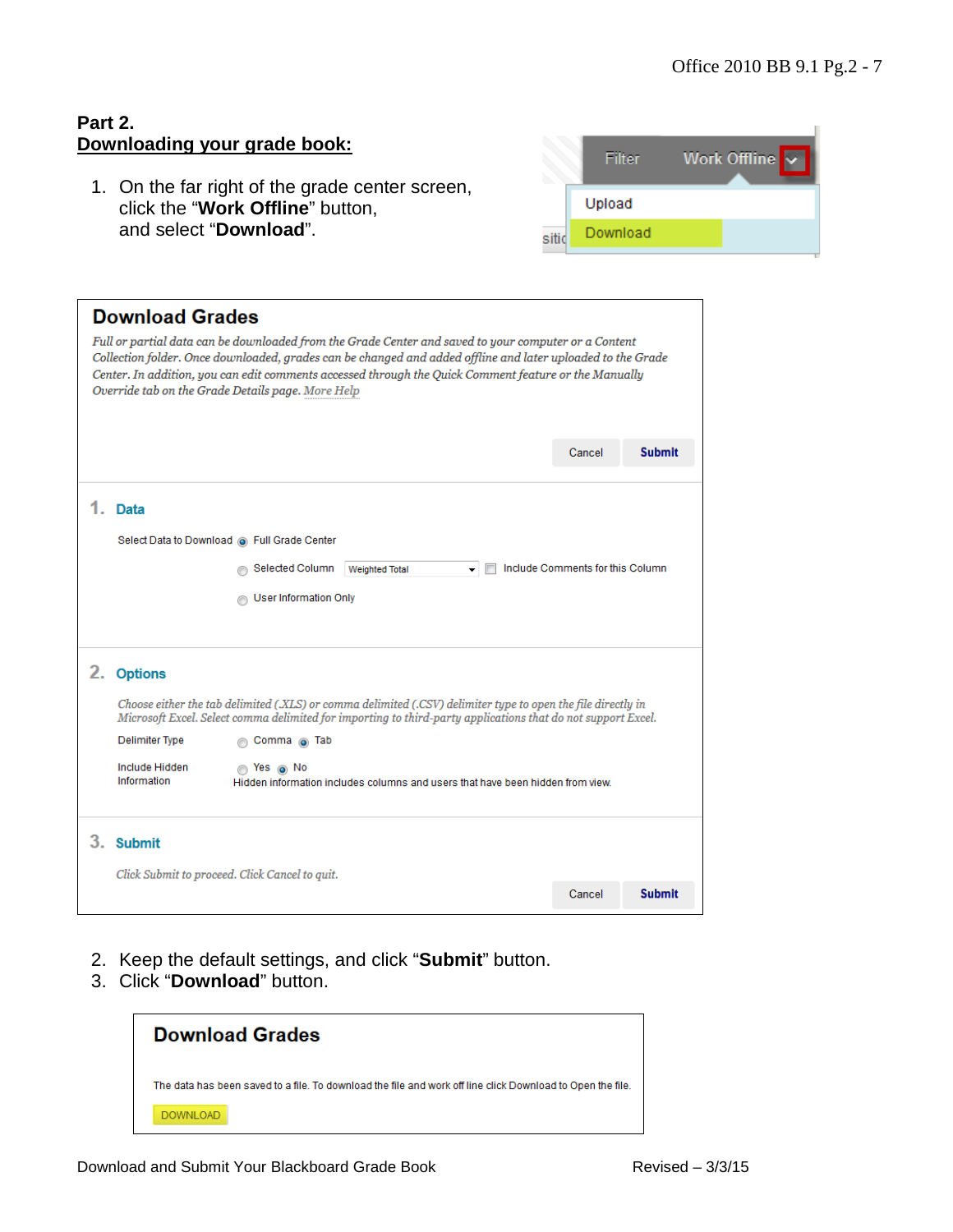Select "**Open**" button. Grade book will open up in Microsoft Excel.<br> **KILLENTING CONTENT** 



4. Save gradebook.



- a) Click the **Office button** (located on the upper left corner).
- b) Choose "**Save As**"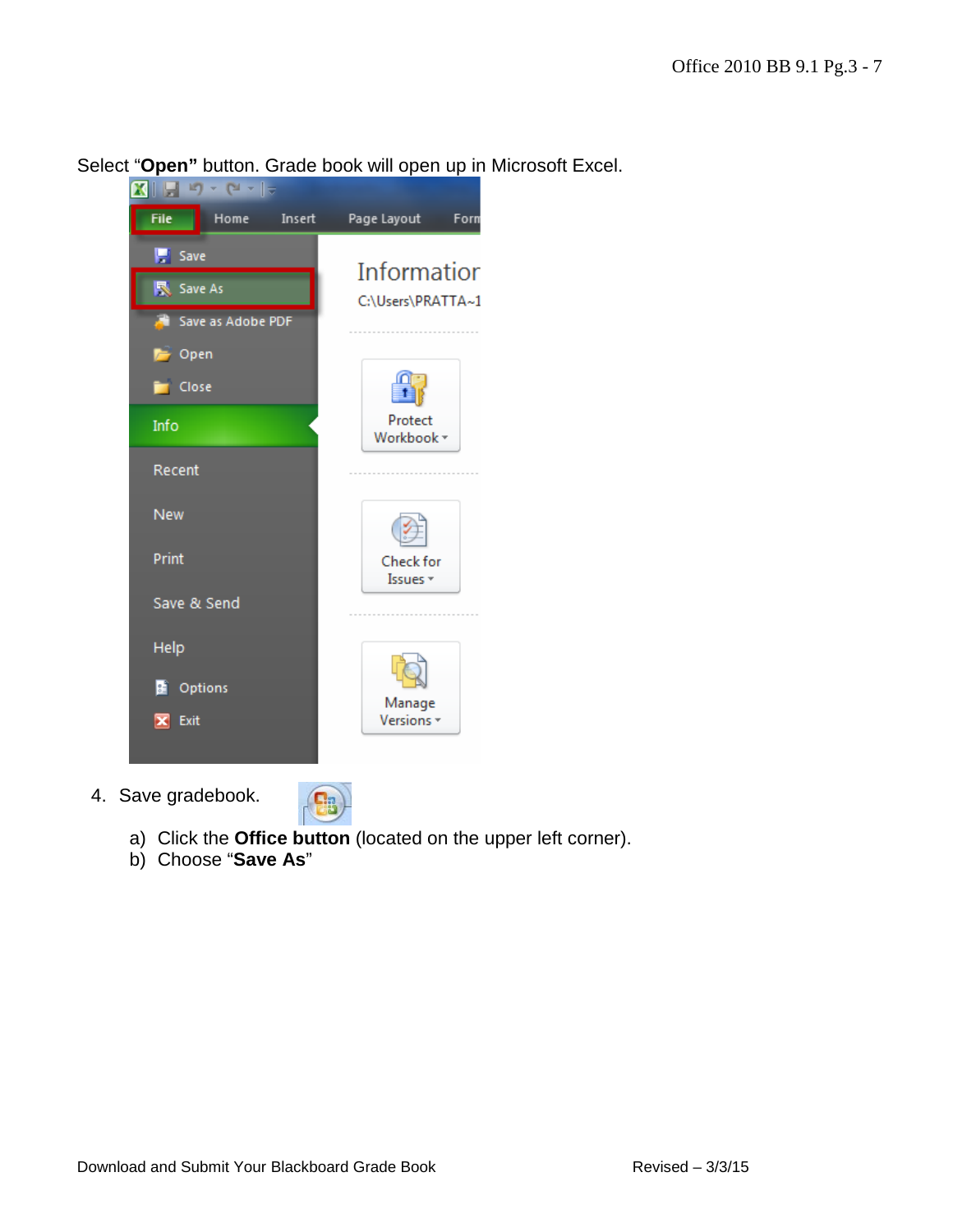| X Save As                                              |                                                                                   |                                               | $\mathbf{x}$ |
|--------------------------------------------------------|-----------------------------------------------------------------------------------|-----------------------------------------------|--------------|
| Desktop ▶                                              |                                                                                   | Search Desktop<br>$+$<br>$\blacktriangledown$ | م            |
| New folder<br>Organize $\blacktriangledown$            |                                                                                   | 등 -                                           | $\odot$      |
| Microsoft Excel                                        | $\overline{\mathcal{L}_{\text{max}}}$<br><b>Libraries</b><br><b>System Folder</b> | Rattanapintha, Pam<br>System Folder           |              |
| <b>X</b> Favorites<br>Ξ<br>Desktop<br><b>Downloads</b> | Computer<br>System Folder                                                         | <b>Network</b><br>System Folder               |              |
| RealPlayer Cloud<br>Recent Places                      | <b>TestGen Tests</b><br>Shortcut<br>$\overline{\mathbf{a}}$<br>855 bytes          |                                               |              |
| Libraries<br>ы<br>Documents                            |                                                                                   |                                               |              |
| Music<br>Pictures<br><b>Sunt Lines</b>                 |                                                                                   |                                               |              |
|                                                        | File name: GB_MATH_1414_TD123_(12345)_Lastname_F_12_03_2014                       |                                               |              |
| Save as type: Excel Workbook (*.xlsx)                  |                                                                                   |                                               | ▼            |
| Authors: Rattanapintha, Pam                            | Tags: Add a tag                                                                   | Title: Add a title                            |              |
| Save Thumbnail                                         |                                                                                   |                                               |              |
| Hide Folders                                           |                                                                                   | Tools<br>Save                                 | Cancel       |

- c) Select "**Desktop**"
- d) Example of file name for MATH1414.20141203.180694: **GB\_MATH\_1414\_TD123\_(12345)\_Lastname\_F\_12\_03\_2014**

e) Save as type "**Excel Workbook**"

Save as type: Excel Workbook (\*.xlsx)

f) Click "**Save**" button

**Note:** 

- 1. GB Stands for Gradebook
- 2. The underscore " \_ " is **required** to hold the spaces
- 3. **The number in parenthesis should be the synonym number - NOT the Blackboard Course ID Number. Refer to the subject line of the Cert Roll email.**
- 5. Put a Header on your gradebook:

|                |              | A        | B                               | C.       | D | E.          | F   | G                                                                                                                                          | н            |             |                       | К                            |                   |
|----------------|--------------|----------|---------------------------------|----------|---|-------------|-----|--------------------------------------------------------------------------------------------------------------------------------------------|--------------|-------------|-----------------------|------------------------------|-------------------|
|                |              |          |                                 |          |   |             |     |                                                                                                                                            |              |             |                       |                              |                   |
|                |              |          |                                 |          |   |             |     |                                                                                                                                            |              |             |                       |                              |                   |
|                |              |          |                                 |          |   |             |     | Click to add header                                                                                                                        |              |             |                       |                              |                   |
|                |              |          |                                 |          |   |             |     | Last Name First Name Username Student ID Last Access Availability Plagiarism Lesson 1 Di Lesson 2 Di Lesson 3 Di Lesson 4 Di Lesson 5 Di L |              |             |                       |                              |                   |
|                |              |          |                                 |          |   |             |     |                                                                                                                                            |              |             |                       |                              |                   |
| $\overline{2}$ |              | student1 | student1 st111111               |          |   |             | Yes |                                                                                                                                            |              |             |                       |                              |                   |
| 3              |              | student2 | student2                        | st222222 |   | 02:58.0 Yes |     | 9                                                                                                                                          | 23           | 0           | $\Omega$              |                              |                   |
| 4              |              | student3 | student3                        | st333333 |   | 09:47.0 Yes |     | 8                                                                                                                                          | 18           | 23          | 25                    | 25                           | 24                |
| 5.             |              | student4 | student4                        | st444444 |   | 52:09.0 Yes |     |                                                                                                                                            | 22           | $\mathbf 0$ | 0                     |                              |                   |
| 6              |              | student5 | student5                        | st555555 |   | 15:36.0 Yes |     |                                                                                                                                            | 22           | 25          | 25                    | 25                           | 24                |
| 7              |              | student6 | student6                        | st666666 |   | 53:09.0 Yes |     |                                                                                                                                            | 25           | 25          | 25                    | 25                           |                   |
| 8              |              | student7 | student7                        | st777777 |   | 17:06.0 Yes |     | 8                                                                                                                                          | 25           | 22          | $\Omega$              |                              |                   |
| 9              |              | student8 | student8                        | st888888 |   | 05:47.0 Yes |     | 9                                                                                                                                          |              |             |                       |                              |                   |
| 10             |              | student9 | student9 st999999               |          |   | 16:32.0 Yes |     |                                                                                                                                            | 25           |             | Page Layout<br>button |                              | eds Grading(0.00) |
| 11             |              |          | student10 student10 st11111110  |          |   | 17:44.0 Yes |     |                                                                                                                                            | 5            |             |                       |                              |                   |
| 12             |              |          | student11 student11 st1222221   |          |   | 56:41.0 Yes |     |                                                                                                                                            | 10 Needs Gra |             |                       |                              |                   |
| 13             |              |          | student12 student12 st1333332   |          |   | 52:08.0 Yes |     |                                                                                                                                            | 16           |             |                       |                              |                   |
|                |              |          | GB MATH 1414 TD123 (12345) Last |          |   |             |     | 日本                                                                                                                                         | III.         |             |                       |                              | > ⊡               |
| Ready          | Page: 1 of 8 |          |                                 |          |   |             |     |                                                                                                                                            |              |             | ш                     | $100\%$ $\qquad \qquad \Box$ | $\bullet$         |

a) Select "**Page Layout**" button (see screen shot below).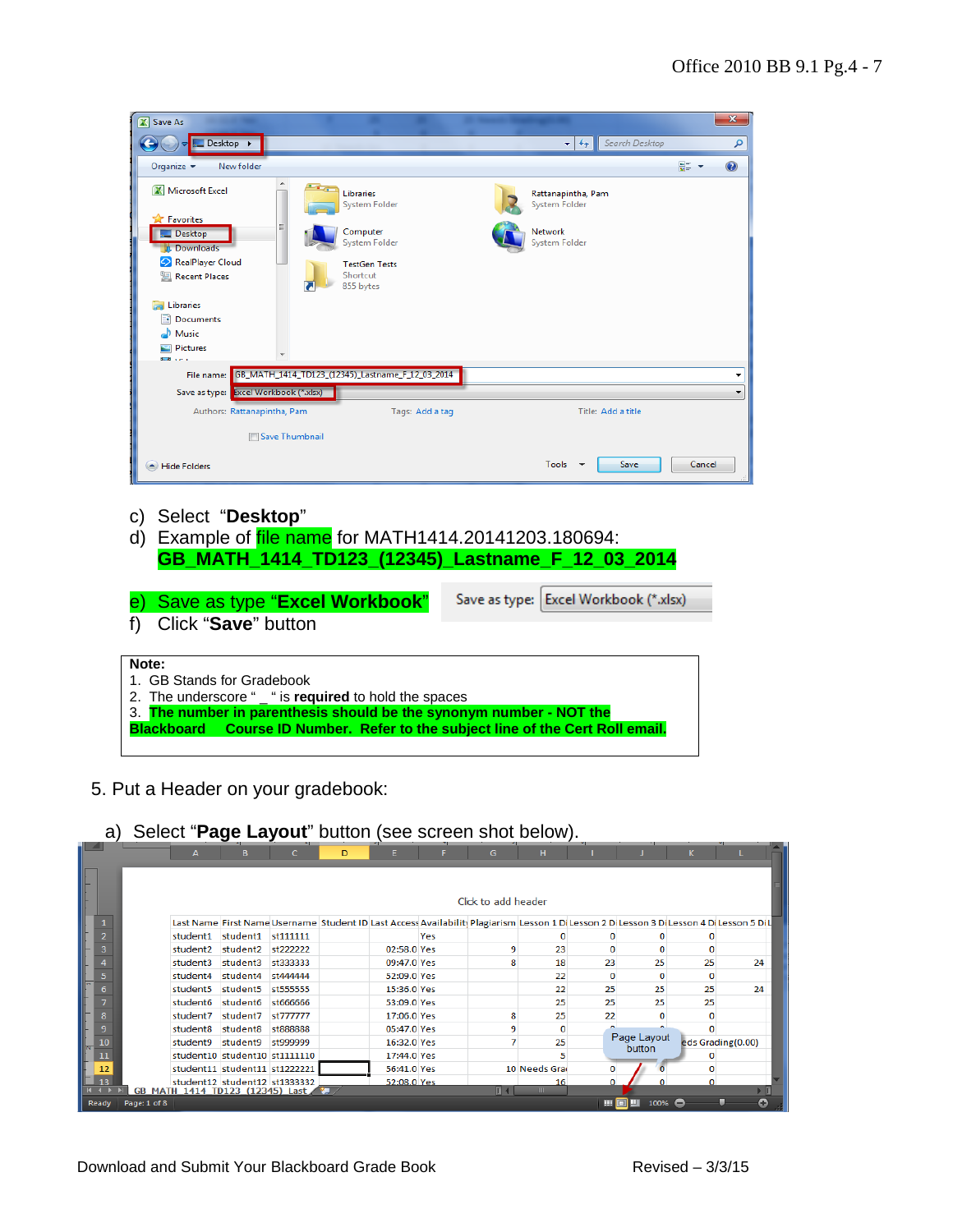- b) Click on the left box and type your name. Ex. **Lastname, F**.
- c) Click on the middle box and type your course name. Ex. **MATH 1414 TD123 (12345)**
- d) Click on the right box and type the **course start date**. Ex. **12/03/2014**

|  | D <sub>12</sub> |                            |  |    |             |     |                                                                                                                                                            |    |  |  |            |  |
|--|-----------------|----------------------------|--|----|-------------|-----|------------------------------------------------------------------------------------------------------------------------------------------------------------|----|--|--|------------|--|
|  |                 |                            |  | D. |             |     | G.                                                                                                                                                         | н  |  |  | M          |  |
|  |                 | Lastname, F.               |  |    |             |     | MATH 1414 TD123 (12345)                                                                                                                                    |    |  |  | 12/03/2014 |  |
|  |                 | student1 student1 st111111 |  |    |             | Yes | Last Name First Name Username Student ID Last Access Availability Plagiarism Lesson 1 DiLesson 2 DiLesson 3 DiLesson 4 DiLesson 5 DiLesson 5 DiLesson 6 Di |    |  |  |            |  |
|  |                 | student2 student2 st222222 |  |    | 02:58.0 Yes |     |                                                                                                                                                            | 23 |  |  |            |  |

**Note that the numbers in parenthesis are synonym numbers - NOT the Blackboard Course ID Number. The course section number and synonym numbers can be found on:**

- 1. The subject line of the Cert Roll email.
- 2. The Online Course Schedule page at [http://online.ctcd.edu](http://online.ctcd.edu/)



| Course/Section Number* | <b>Synonym</b> | ID     | <b>Course Title</b>                   |
|------------------------|----------------|--------|---------------------------------------|
| Accounting             |                |        |                                       |
| ACCT2301 TD001         | 79943          | 450837 | <b>Principles of Financial Acct.</b>  |
| ACCT2301 TD013         | 92799          | 463897 | <b>Principles of Financial Acct.</b>  |
| ACCT2302 TD001         | 79948          | 450842 | <b>Principles of Managerial Acct.</b> |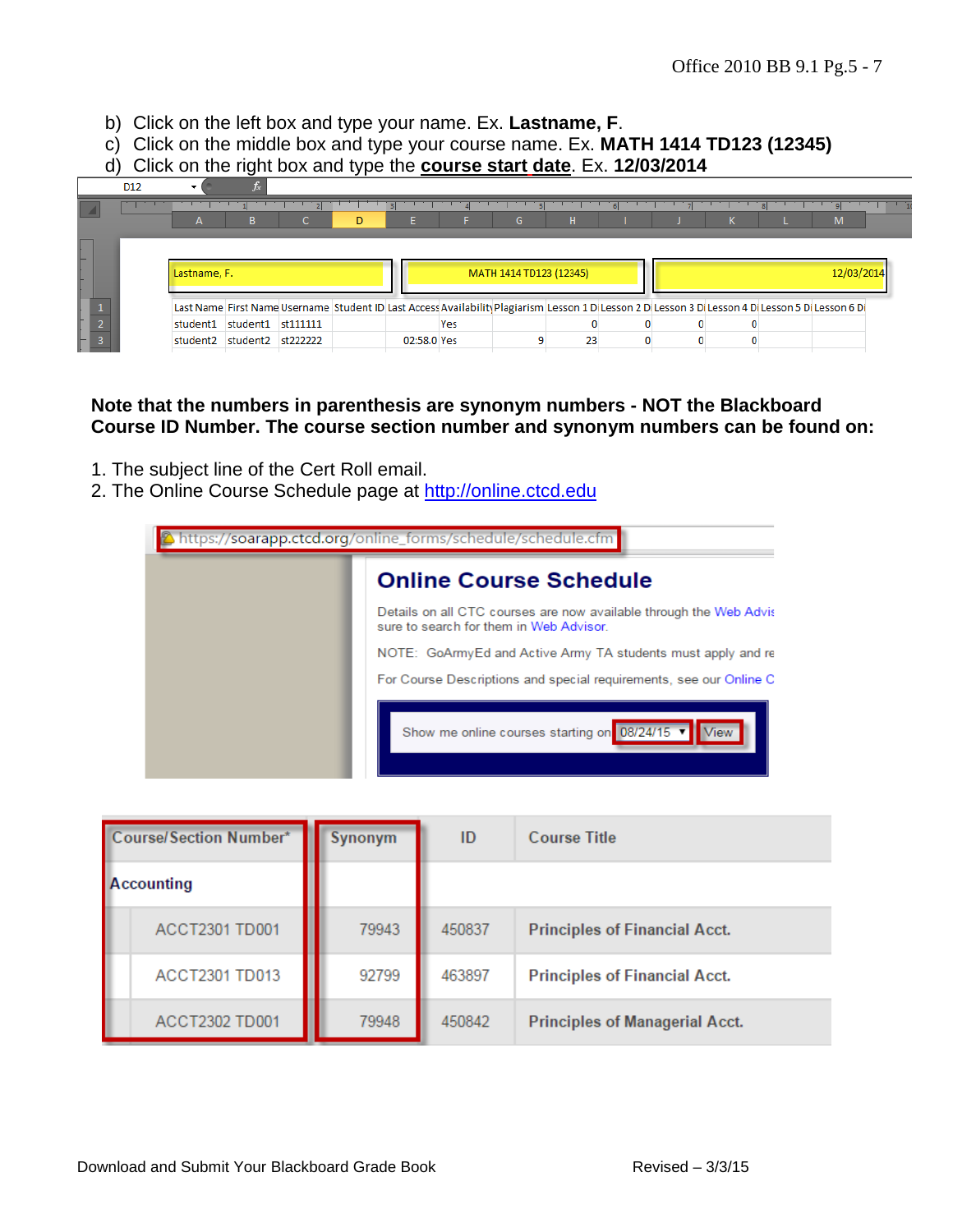6. Change page orientation to Landscape.

| $\bullet$ $\alpha$ $\bullet$ $\alpha$<br>KIH                                                                           |                          |                                                 |                 | GB MATH 1414 TD123 (12345) Lastname F 12 03 2014.xlsx - Micros |                    |                                  |                                            |                                                   |                   |
|------------------------------------------------------------------------------------------------------------------------|--------------------------|-------------------------------------------------|-----------------|----------------------------------------------------------------|--------------------|----------------------------------|--------------------------------------------|---------------------------------------------------|-------------------|
| File<br>Home                                                                                                           | Insert                   | Page Layout                                     | Formulas        | Data<br>Review                                                 |                    | View                             | Add-Ins<br>Acrobat                         |                                                   |                   |
| $\blacksquare$ Colors $\blacktriangleright$<br>A <sub>a</sub><br>A Fonts<br><b>Themes</b><br>$\bigcirc$ Effects $\ast$ |                          | گ<br>le t<br>Margins Orientation<br><b>Size</b> | 틐<br>Print      | $\mathring{\mathbb{Z}}$<br><b>Breaks Background</b>            | 暈<br>Print         | $\Box$ Width:<br><b>J</b> Scale: | Automatic<br>F   Height: Automatic<br>100% | <b>Gridlines</b><br>$\sqrt{ }$ View<br>П<br>Print | Head<br>$\sqrt{}$ |
| $\mathbf{v}$<br><b>Themes</b>                                                                                          |                          | ×                                               | Area *<br>Setup |                                                                | <b>Titles</b><br>园 | <b>Scale to Fit</b>              |                                            | <b>Sheet Options</b><br>园                         |                   |
| D <sub>12</sub>                                                                                                        | $\overline{\phantom{a}}$ | Portrait<br>≡                                   |                 |                                                                |                    |                                  |                                            |                                                   |                   |
|                                                                                                                        | А                        | Landscape                                       | Ċ               | D                                                              | E.                 |                                  | G.                                         | н                                                 | 61                |

- a) Click any cell on the page.
- b) Click "**Page Layout**"
- c) Click "**Orientation**"
- d) Click" **Landscape**"

# **Final Product**

Here is an example of how the email attachment should appear when opened. Please be sure to include the final letter grade.

| Lastname, F.     |           |                                                                                                                                               |   |             |  | 12/03/2014 |   |  |  |     |
|------------------|-----------|-----------------------------------------------------------------------------------------------------------------------------------------------|---|-------------|--|------------|---|--|--|-----|
|                  |           | Last Name First Name Last Access Orientatio Tell Me Ab Chapter 2 (Chapter 3 (Chapter 5 (Chapter 8 (Chapter 10 Chapter 11 Chapter 12 Exam 1 86 |   |             |  |            |   |  |  |     |
| Adams            | Jessica   | 4/18/2011                                                                                                                                     |   |             |  |            |   |  |  | 150 |
| Addis            | Martin    | 4/17/2011                                                                                                                                     | ۹ |             |  |            | 6 |  |  | 200 |
| Anderson         | Samantha  | 4/17/2011                                                                                                                                     |   | 9 Complete  |  |            | 6 |  |  | 18  |
| Avalos           | Jason     | 4/16/2011                                                                                                                                     |   | 8 Complete  |  |            | 6 |  |  | 177 |
| <b>Barnett</b>   | James     | 4/17/2011                                                                                                                                     |   |             |  |            | 6 |  |  | 145 |
| Baskin           | Christian | 4/18/2011                                                                                                                                     |   | 8 Complete  |  |            | 6 |  |  | 120 |
| Benson           | Jeffrey   | 4/18/2011                                                                                                                                     |   | 9 Complete  |  |            | 6 |  |  | 188 |
| Biddle           | Anthony   | 4/18/2011                                                                                                                                     |   | 10 Complete |  |            | 6 |  |  | 182 |
| Bing             | Jorge     | 4/18/2011                                                                                                                                     |   | 8 Complete  |  |            | 6 |  |  | 165 |
| Bonilla          | Debonaire | 4/19/2011                                                                                                                                     |   | 9 Complete  |  |            | 6 |  |  | 144 |
| <b>Bousfield</b> | Raphel    | 4/10/2011                                                                                                                                     |   | 9 Complete  |  |            | 6 |  |  | 198 |
| Daly             | Jordan    | 4/13/2011                                                                                                                                     |   | 8 Complete  |  |            | 6 |  |  | 146 |
| Delduca          | Marjorie  | 4/14/2011                                                                                                                                     |   | 9 Complete  |  |            | 6 |  |  | 177 |

- 7. Save file again (to save these format changes).
- 8. Attach this gradebook as an email to [grades.ctam@ctcd.edu.](mailto:grades.ctam@ctcd.edu)
- 9. The email subject line MUST be the same as your file name but will not have an ".xlsx" extension on it. **Ex. GB\_MATH\_1414\_TD123\_ (12345) \_Lastname\_F\_12\_03\_2014.**xlsx

#### Note:

1. The program will automatically add ".xlsx" to the file name. You do not need to do this.